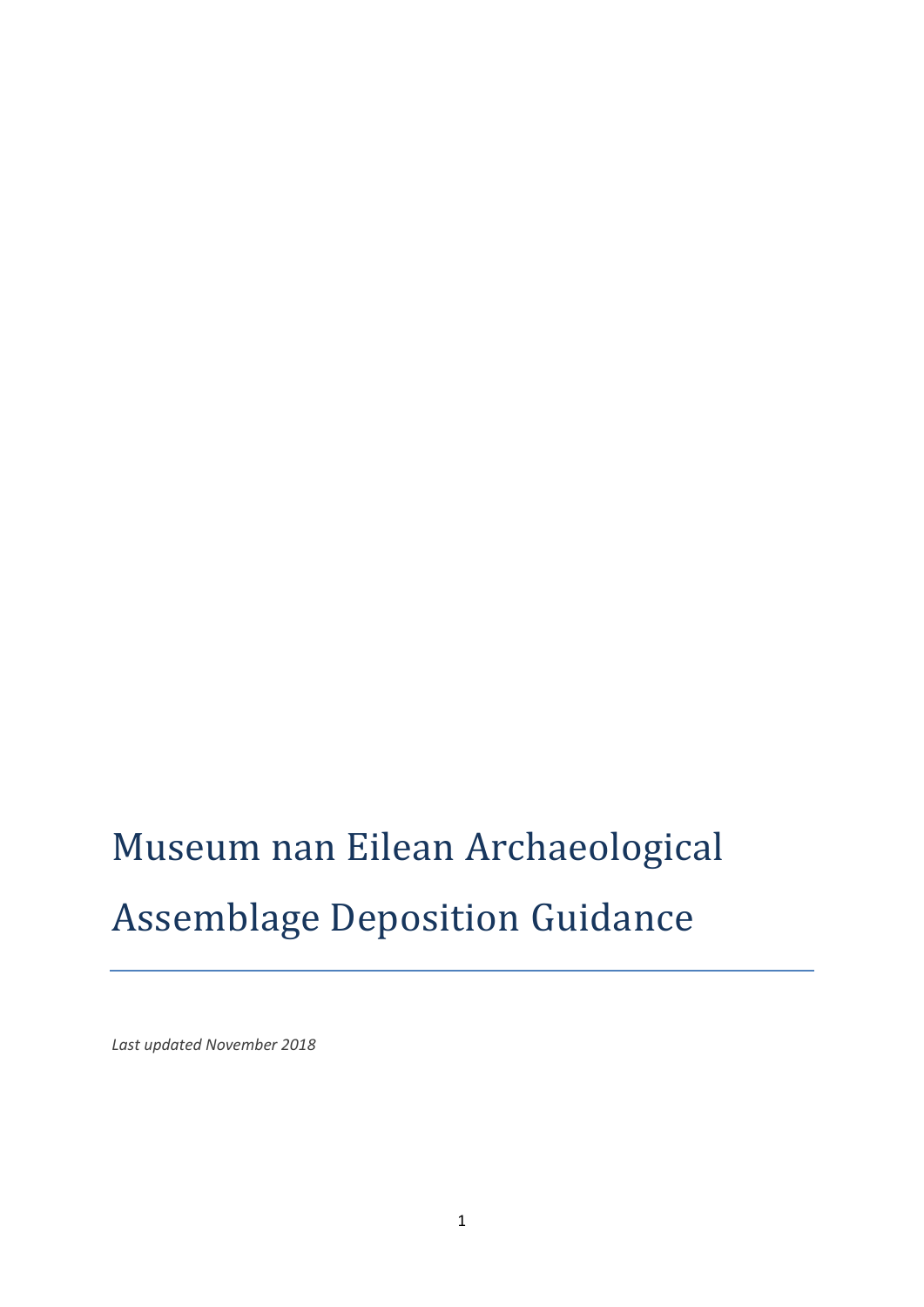# **Contents**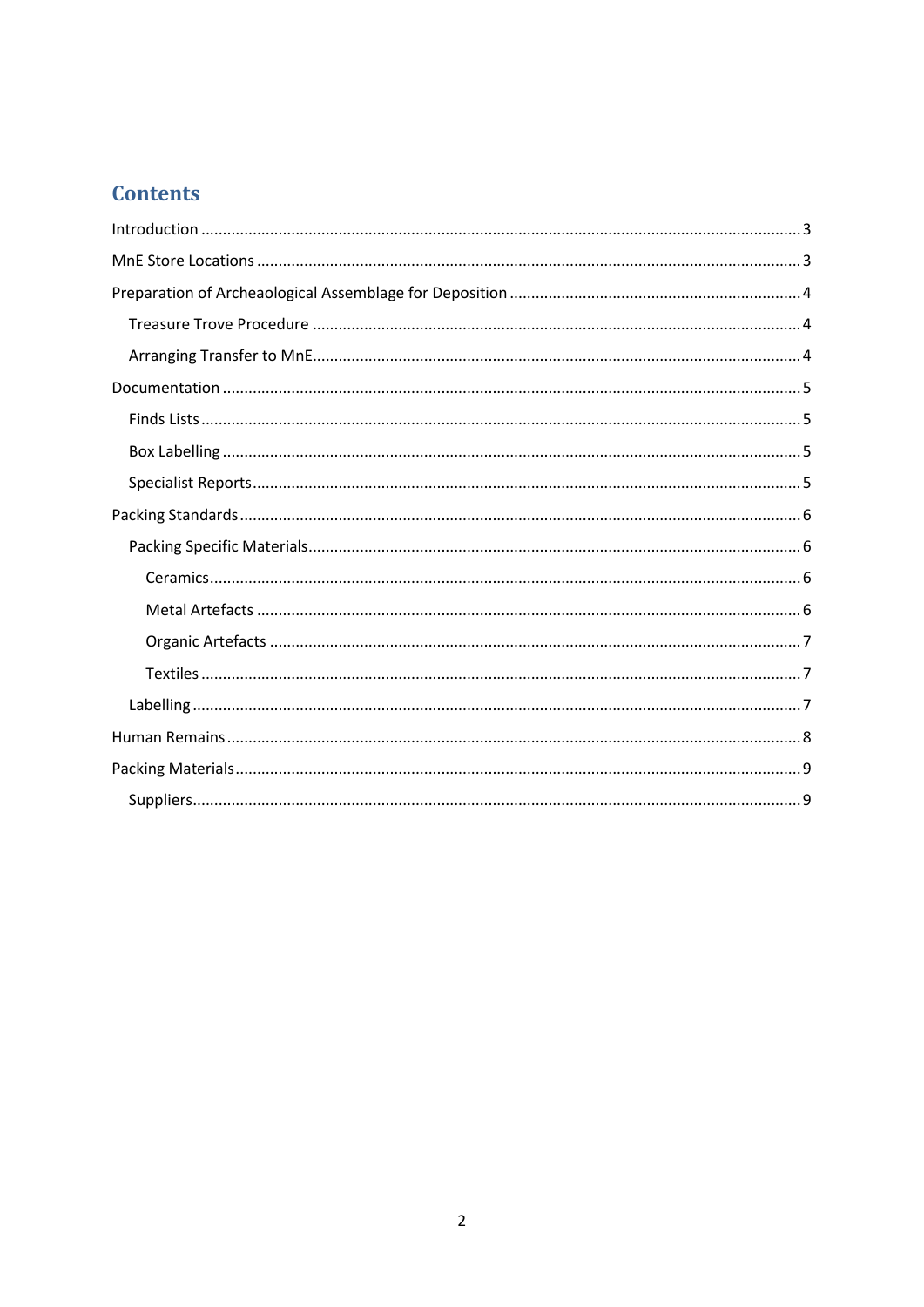## <span id="page-2-0"></span>**Introduction**

Museum nan Eilean (MnE) is the local authority museum for the Outer Hebrides. MnE actively applies to Treasure Trove for the allocation of archaeological material found or excavated on the Outer Hebrides.

Archaeologists working on the Western Isles are expected to adhere to all relevant Scottish and UK legislation, the standards and guidelines of the Chartered Institute for Archaeologists and other relevant professional organisations.

It is the sole responsibility of the depositor to ensure the full and complete assemblage is museumready. These guidelines illustrate the standards of documentation, condition and packaging expected by MnE.

This guidance has been developed to ensure archaeological assemblages deposited with MnE are accompanied by the relevant documentation and are in an appropriate condition to ensure their stability and access during long-term storage. The decision of the Museum nan Eilean Collections Committee on whether or not to apply for the allocation of an assemblage will be informed by the extent to which the material and archive complies with this guidance, and in accordance with MnE's collecting policy.

#### <span id="page-2-1"></span>**MnE Store Locations**

The museum has two stores, one in Stornoway on the Isle of Lewis and a second on the Isle of Benbecula.

As far as possible, archaeological material from the Isles of Lewis and Harris are stored in Stornoway and that from the southern islands is stored stored on Benbecula.

The Collections Officer will indicate which store the assemblage should be delivered to.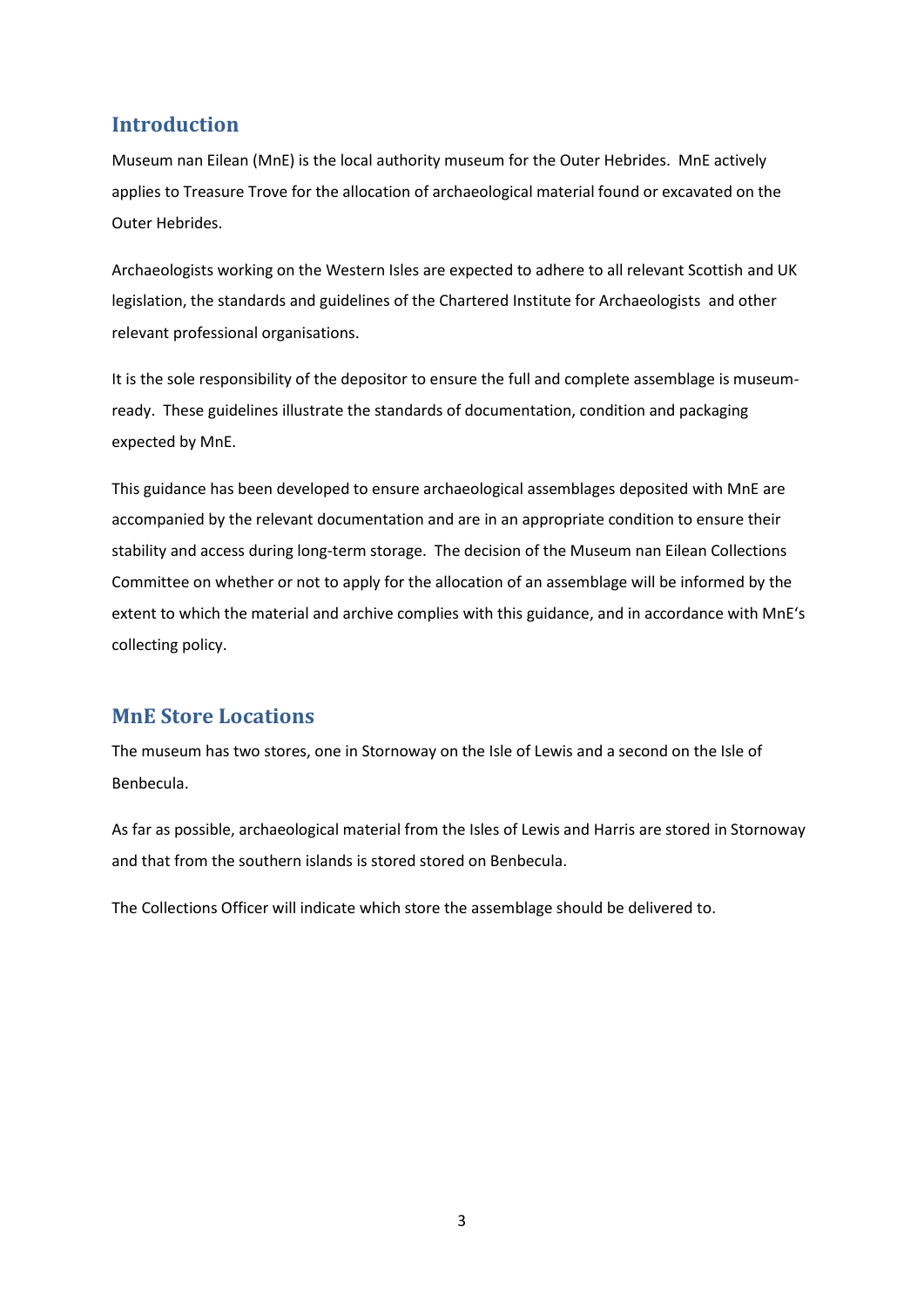# <span id="page-3-0"></span>**Preparation of Archaeological Assemblage for Deposition**

## <span id="page-3-1"></span>**Treasure Trove Procedure**

All archaeological material, artefacts and deposits are automatically claimed as property of the Crown and must be reported to Treasure Trove (TT).

**Please note it is necessary to obtain permission from Treasure Trove to:** 

- **Remove any archaeological material from Scotland, for post-ex, analysis or any other purpose**
- **To borrow or display any archaeological material that has not been allocated, including material that has not yet been reported**

Reporting is required once post-excavation and the final report are complete.

The assemblage remains with the excavator until the assemblage has been allocated to a museum and arangments are made with the museum to accept the assemblage.

If the excavator receives notification that the assemblage has been allocated to MnE, they should contact the Collections Officer as soon as possible to make arrangments for transfer of the assemblage.

#### <span id="page-3-2"></span>**Arranging Transfer to MnE**

The museum will only accept material that is properly documented, in a stable condition and appropriately packaged. Samples should be retained only if demonstrated as relevant in the postexcavation analysis. They must be presented in volumes appropriate to the information they hold.

Any artefactual material requiring conservation to ensure stability during long-term storage must be completed prior to deposition of the assemblage. Conservation must be carried out by an appropriately qualified professional and is the responsibility of the depositor. Museum nan Eilean may be able to offer conservation services, the rate for which will be publically available online at www.cne-siar.gov.ukThe cost of conserving, preparing and packing the assemblage to museum standard is the responsibility of the depositor. Spot checks will be carried out to ensure that these standards are adhered to and that the documentation provided is acurate.

MnE reserves the right to refuse an assemblage at the moment of transfer if it does not meet museum documentation, conservation and packaging standards, or to charge the depositor a fee to cover staff time and material costs associated with bringing it up to standard.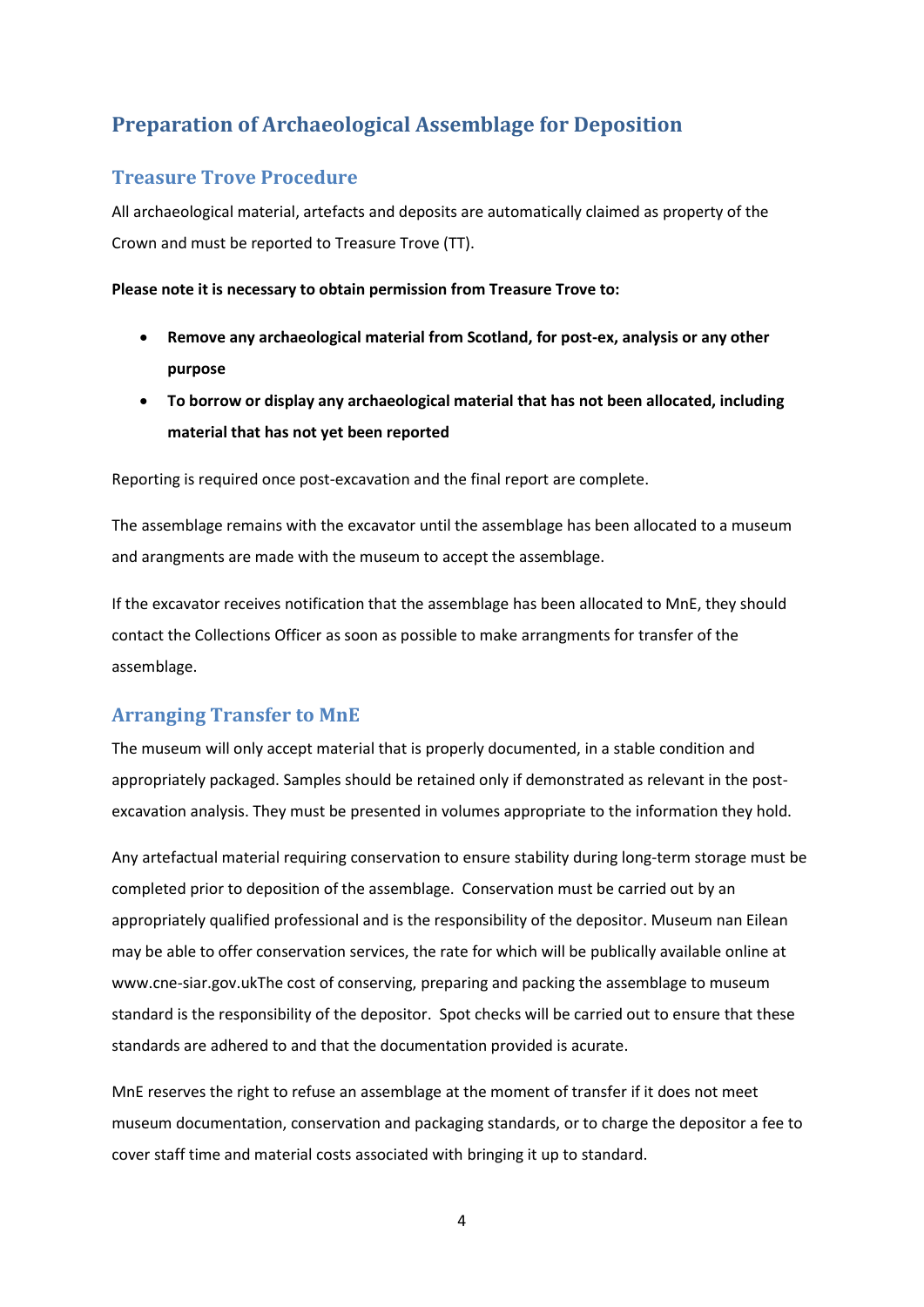# <span id="page-4-0"></span>**Documentation**

#### <span id="page-4-1"></span>**Finds Lists**

An catalogue of artefacts and samples, ideally in the form of an Excel spreadsheet, should be emailed to the Collections Officer in advance of the assemblage being delivered.

## <span id="page-4-2"></span>**Box Labelling**

All boxes of archival material must be labelled and contain a paper list of contents.

Boxes must be labelled with the following information:

- Site Name
- Site Code
- MnE accession number (provided by Collections Officer)
- Contents (pottery, bone, stone etc.)
- Box No. *x* of *y*

Box contents lists should contain the following information:

- Site Name
- Site Code
- Find or sample number
- Object

#### <span id="page-4-3"></span>**Specialist Reports**

A digital copy, PDF or Word document, of any specialist reports or analysis carried out on any of the artefactual or sample material in the assemblage should be provided in advance.

This includes reports by finds or environmental specialists and conservators.

Reports should include the materials and methods used, in addition to the contact details of the specialist.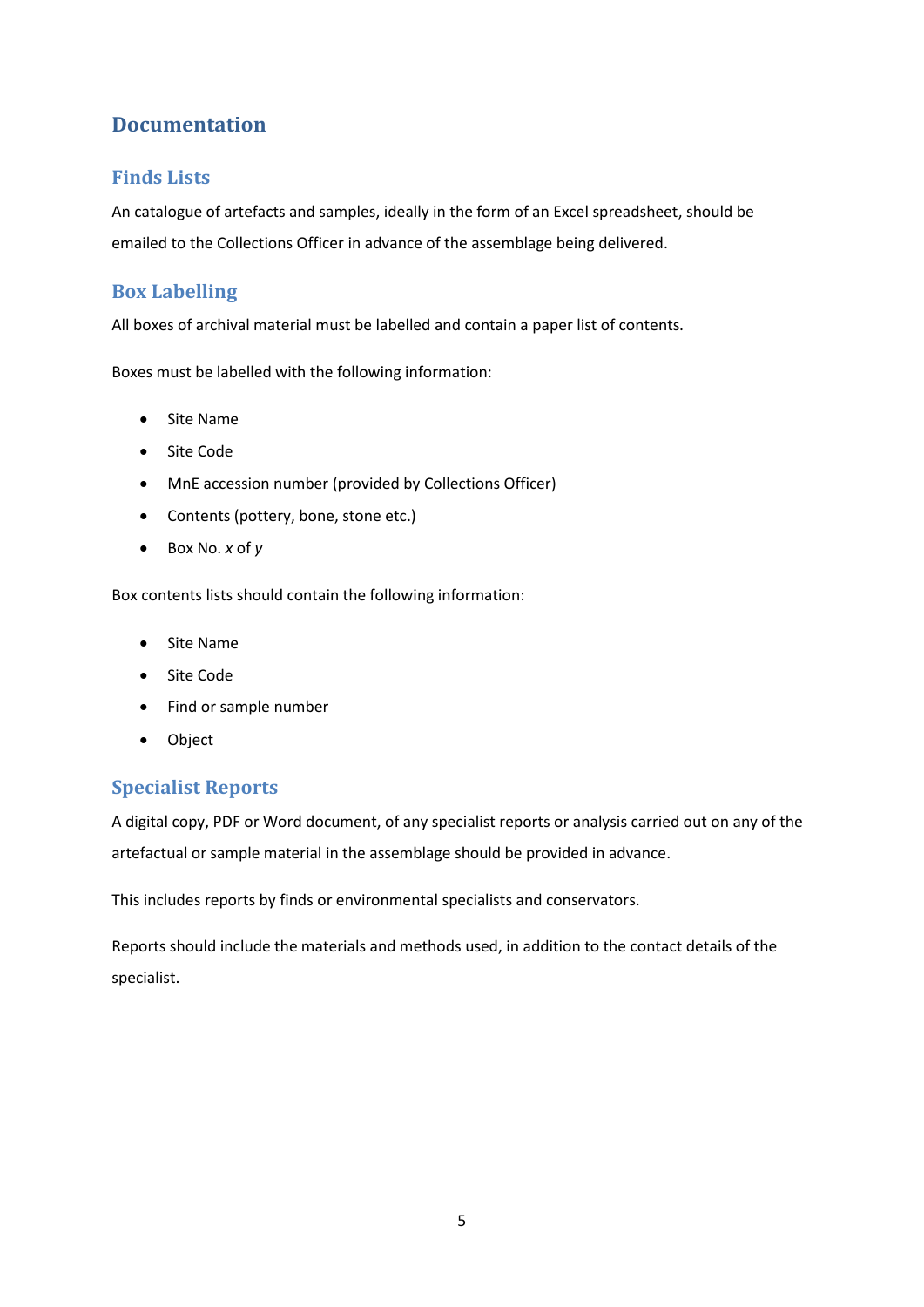## <span id="page-5-0"></span>**Packing Standards**

All artefacts must be clean and stable when deposited at MnE; ie not covered in soil, wet, or waterlogged, etc.

Artefacts must be packaged and sorted in the order: material type, find number, context number.

Similar materials should be packed together.

Artefacts should be packed individually in polythene polygrip bags or plastic, or acid-free card boxes, as appropriate.

Artefacts should be packed in appropriately sized polygrip bags or archival quality boxes.

Artefacts should be packed with sufficient cushioning to prevent movement or damage from other artefacts or the container.

Do not wrap artefacts. Paper and other packing materials should be used to cushion artefacts.

Do not overfill boxes with heavy material.

Boxes should be lined with inert foam and/or crumpled acid-free tissue paper.

Do not layer artefacts.

#### <span id="page-5-1"></span>**Packing Specific Materials**

#### <span id="page-5-2"></span>**Ceramics**

Do not overfill bags with ceramic sherds.

Fragile or friable prehistoric or earthenware sherds should be packed individually in boxes with acidfree tissue cushioning to prevent damage to decoration or edges of sherds.

#### <span id="page-5-3"></span>**Metal Artefacts**

Metal artefacts should be packed with dry silica gel to prevent corrosion.

The artefact should be placed in a well perforated polygrip bag, inside a larger polygrip bag or sealed plastic box.

A second well perforated bag containing dry silica gel should be placed inside the larger bag / box.

Artefacts should not be packed in direct contact with silica gel.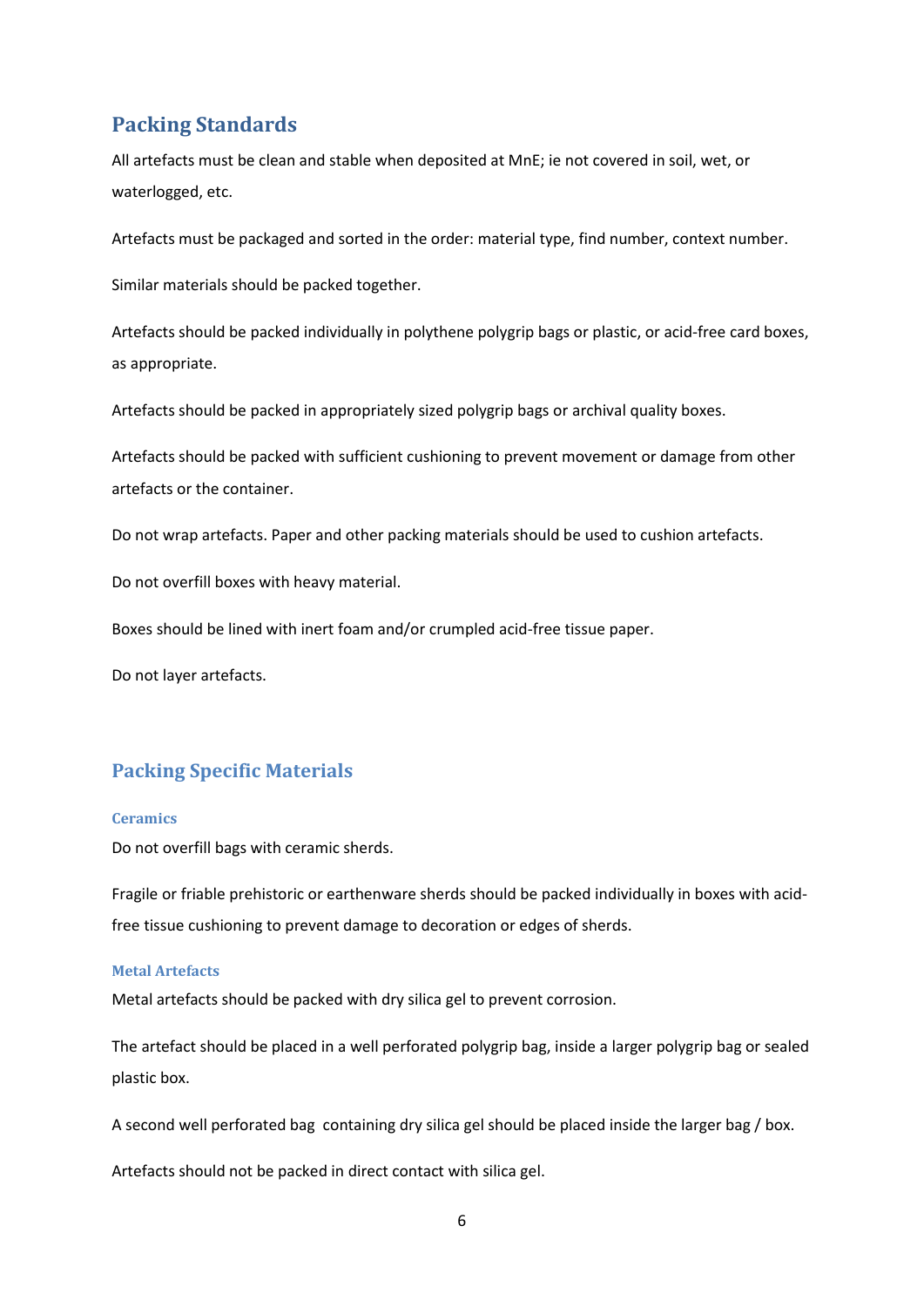Multiple metal artefacts (individually bagged) can be packed in a single plastic box with an appropriate amount of silica gel (weight of silica gel = weight of metal).

Different types of metals should be packaged separately.

An RH Indicator card should be used if possible.

- Iron must be kept below 12% RH to prevent corrosion
- Other metals must be kept below 30% RH to prevent corrosion

*If the RH rises above these values, the silica gel must be replaced or dried.*

#### <span id="page-6-0"></span>**Organic Artefacts**

Waterlogged organic artefacts must be dried appropriately; eg. freeze-dried, before packing.

Dry organic artefacts should be packed in perfroated polygrip bags.

#### <span id="page-6-1"></span>**Textiles**

Textile fragments should be supported on acid free blotting paper/card inside a perforated polygrip bag.

Textile fragments should never be folded. Larger pieces can be rolled with an interleave of acid-free tissue paper around an archival card tube or acid-free tissue wadding.

Larger or three-dimensional textiles should be packed in boxes individually with appropriate acidfree tissue support.

#### <span id="page-6-2"></span>**Labelling**

All packaging of individual artefacts must be clearly labelled with:

- Site Code
- Find number or sample number
- Brief description; eg.iron nail or animal bone sample

Packaging should be labelled using a permanent marker.

Archival quality adhesive labels and permanent ink should be used to label boxes.

Labels should not be taped to boxes.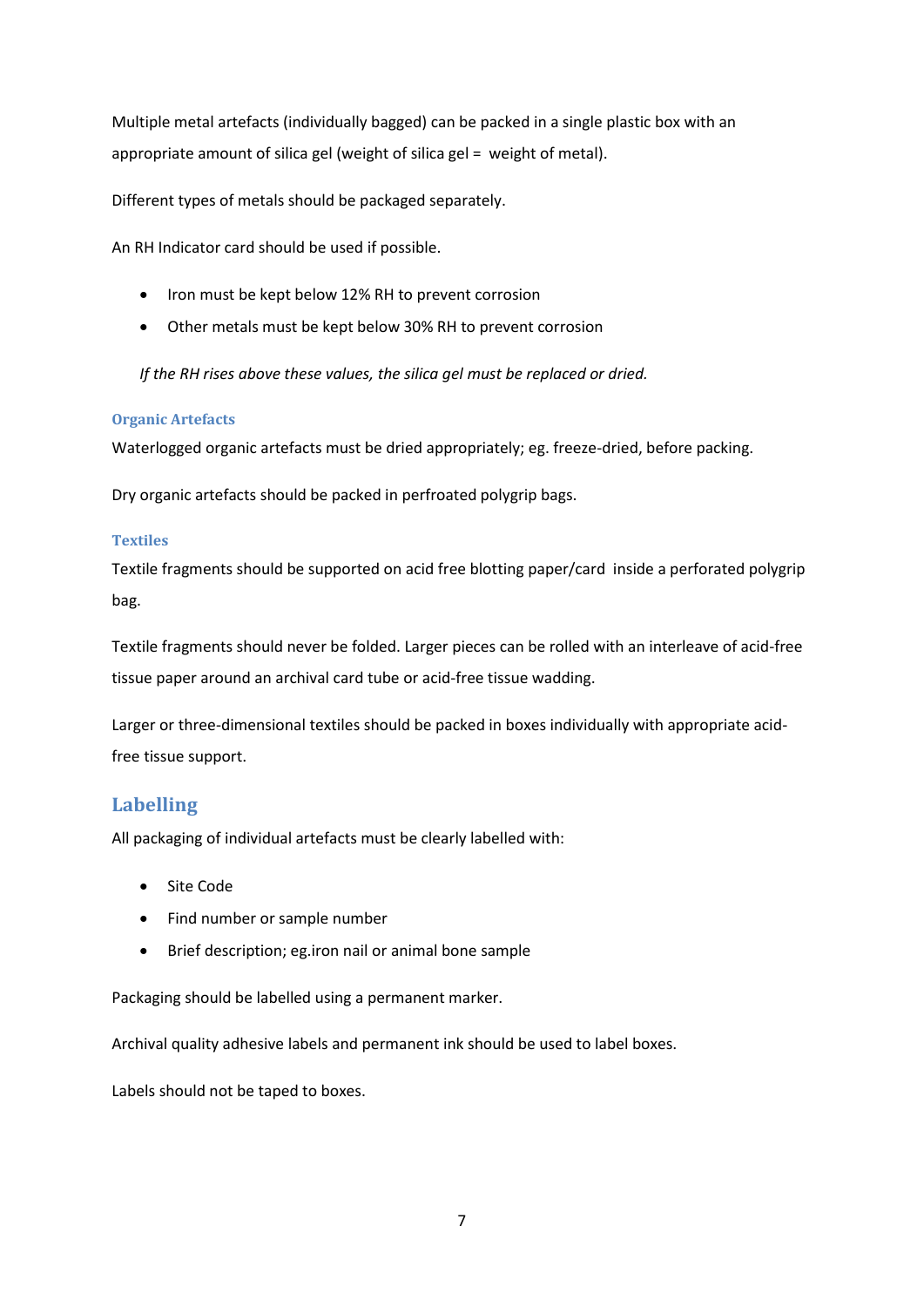## <span id="page-7-0"></span>**Human Remains**

Human remains, including cremated bone, must be packaged separately from other artefactual or ecofactual material.

Boxes containing human remians must be clearly labelled as such.

The remains of an individual should be kept together in a single box, as far as possible.

If a box contains more than one individual, this should be clearly indicated on the box label and contents list.

Bones must be packed separately and clearly labelled; eg. right foot, left foot, vertebrae, etc.

Packing materials should be used where appropriate; eg. inert foam or acid free tissue around the cranium.